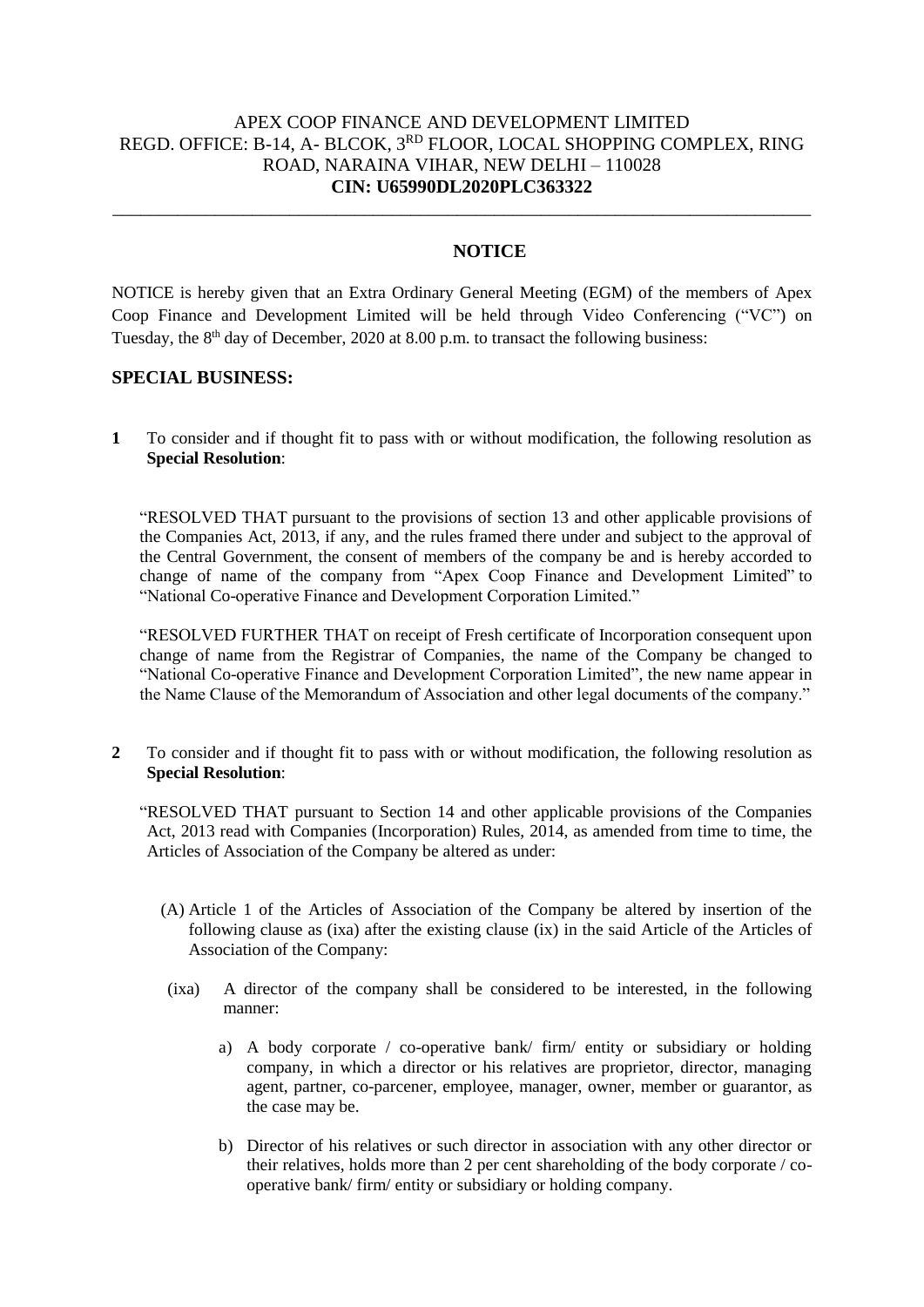- (B) Article 58 of the Articles of Association of the Company be altered by substituting he same by the following new Article 58, as under:
- 58. (i) A person shall be eligible to become a director of the Company only if he/she is a fit and proper person in terms of applicable Rules and Regulations from time to time and shall cease to be a director if he/ she is declared not fit and proper.
	- (ii) The number of Director of the Company shall not be less than three and not more than fifteen. The constitution of the Board shall be consisting of not less than 1/2 Independent Directors of the total strength of Board of Directors of the company and having such qualifications as prescribed under Section 149 of the Companies Act, 2013 and also by the Sectoral Regulator, if any.
	- (iii) The same person shall not be appointed as Chairman and Managing Director/ Chief Executive Officer (CEO) of the Company.
	- (iv) The First directors of the Company shall be:
		- 1. Mr. Jyotindra Mansukhlal Mehta
		- 2. Mr. Hanumantgouda Krishnagouda Patil
		- 3. Mr. Kewal Krishan Sharma

By Order of Board of Directors,

Jyotindra Mehta Chairperson DIN:00387212

Registered Office: B-14, A- Block, 3rd Floor, Local Shopping Complex, Ring Road, Naraina Vihar, New Delhi – 110028

Date: 30<sup>th</sup> November, 2020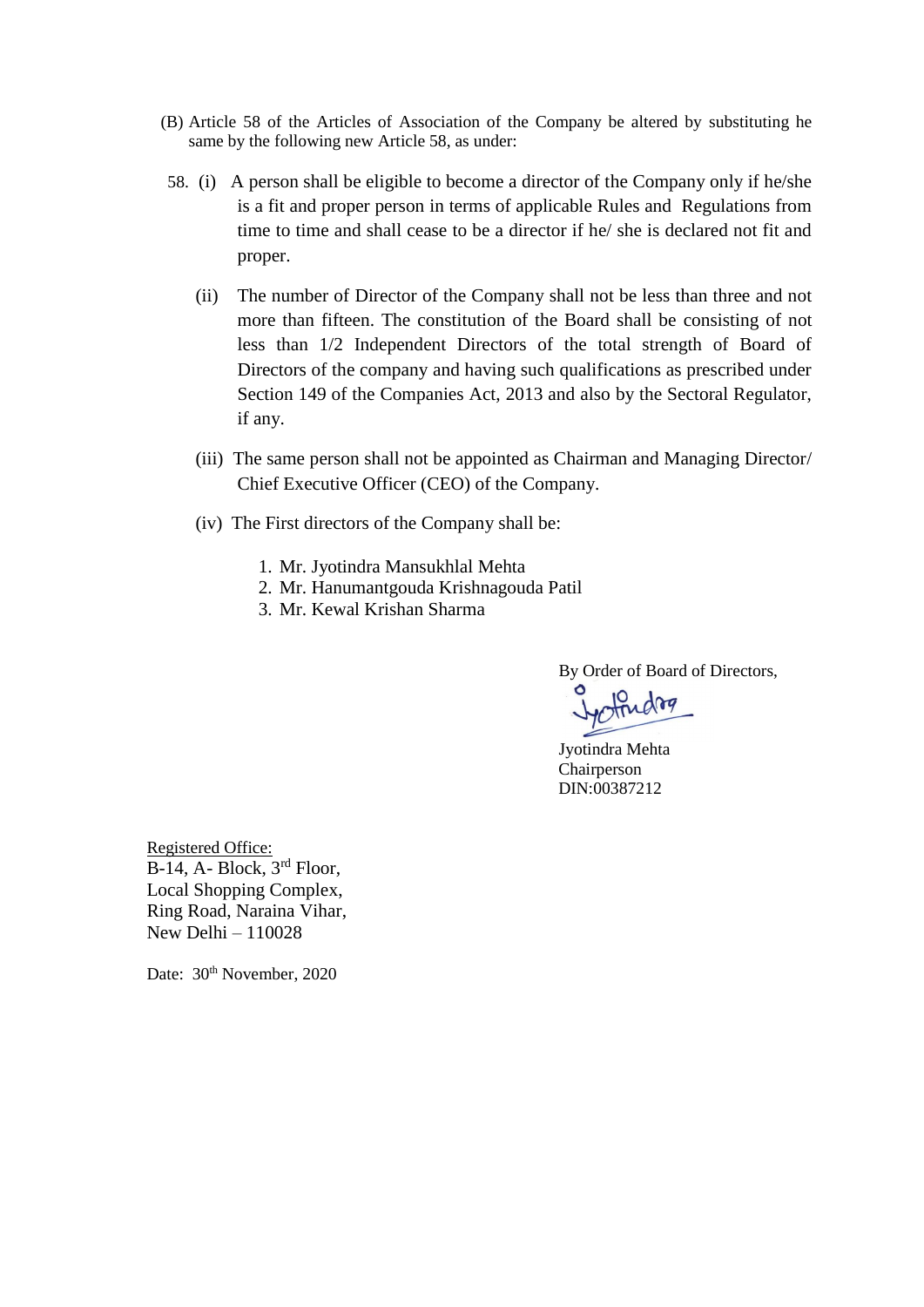# **NOTES:**

- 1. The Statement as required under section 102 of the Companies Act, 2013 is annexed to the Notice.
- 2. Considering the extra-ordinary circumstances caused by COVID-19 and in the light of the social distancing norms, the Ministry of Corporate Affairs **("MCA")** has vide its Circulars dated April  $8<sup>th</sup>$ , 2020, April  $13<sup>th</sup>$ , 2020 and May  $5<sup>th</sup>$ , 2020 permitted the holding of Extra Ordinary General Meeting of a company through **VC /OAVM**. In compliance with the provisions of the Act & MCA circulars, the Extra Ordinary General Meeting of the Company **("AGM")** is being held through VC / OAVM. The procedure for joining the EGM through VC/OAVM is mentioned in this Notice.
- 3. Pursuant to the Circular No. 14/2020 dated April 08, 2020, issued by the Ministry of Corporate Affairs, the facility to appoint proxy to attend and cast vote for the members is not available for this EGM. However, the Body Corporates are entitled to appoint authorized representatives to attend the AGM through VC/OAVM.
- 4. In view of the massive outbreak of the COVID-19 pandemic, social distancing is to be a pre-requisite and pursuant to the Circular No. 14/2020 dated April 08, 2020, issued by the Ministry of Corporate Affairs, physical attendance of the Members to the AGM venue is not required. Hence, Members have to attend and participate in the ensuing AGM though VC/OAVM.
- 5. The Members can join the EGM in the VC/OAVM mode 15 minutes before and after the scheduled time of the commencement of the Meeting. The facility of participation at the EGM through VC/OAVM will be made available to the members and Directors.
- 6. The Members will be allowed to pose questions during the course of the Meeting.
- 7. All documents referred to in the Notice calling the EGM and the Explanatory Statement are available on the website of the Company on www.[nafcub.org](http://www._________________/) for inspection by the Members.
- 8. The Company not being a listed company and does not having more than one thousand shareholders, provisions of section 108 read with the Companies (Management and Administration) Rules, 2014 relating to providing facility to the members to exercise their right to vote through electronic means, are not applicable.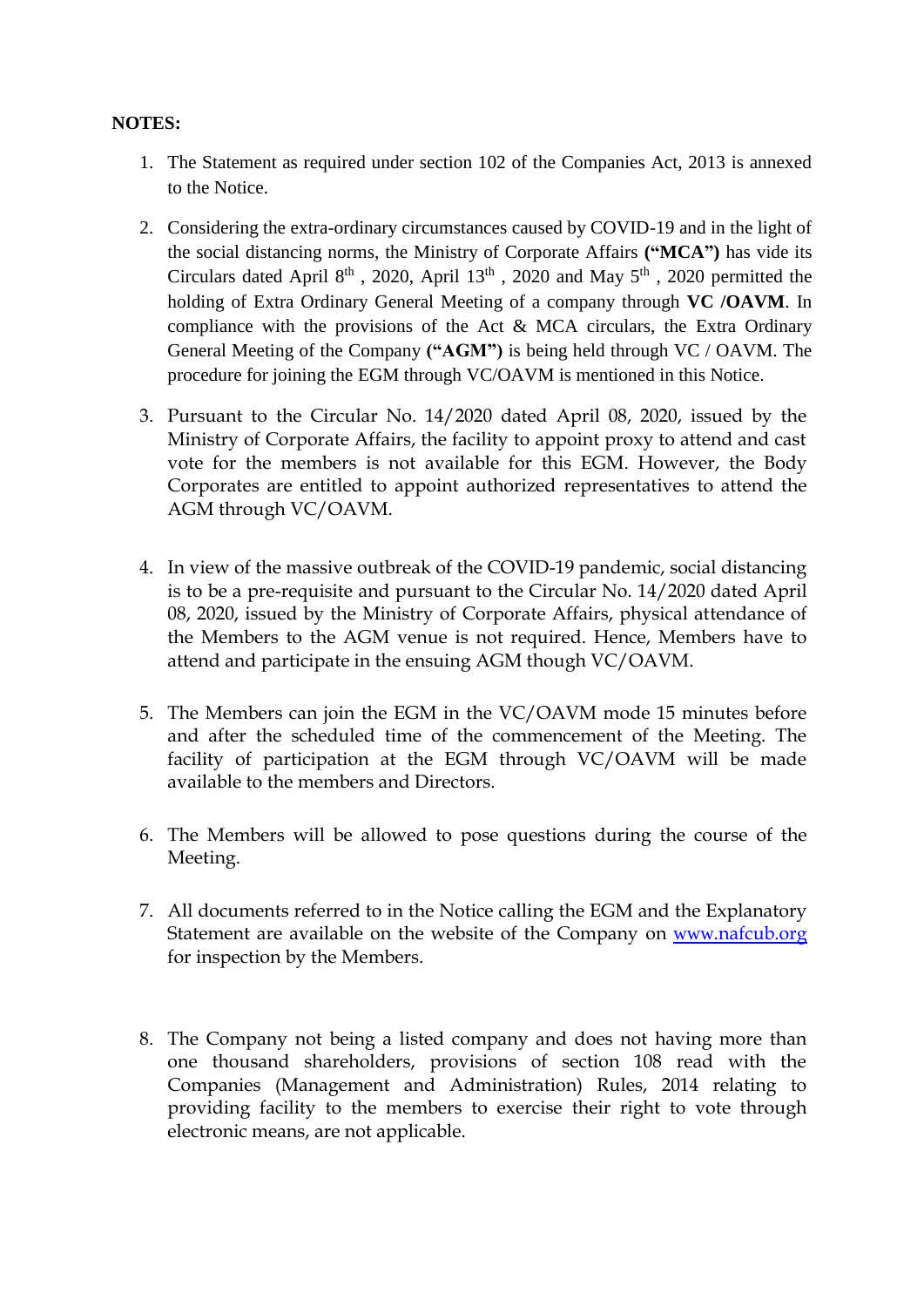## APEX COOP FINANCE AND DEVELOPMENT LIMITED REGD. OFFICE: B-14, A- BLCOK, 3RD FLOOR, LOCAL SHOPPING COMPLEX, RING ROAD, NARAINA VIHAR, NEW DELHI – 110028 **CIN: U65990DL2020PLC363322**

\_\_\_\_\_\_\_\_\_\_\_\_\_\_\_\_\_\_\_\_\_\_\_\_\_\_\_\_\_\_\_\_\_\_\_\_\_\_\_\_\_\_\_\_\_\_\_\_\_\_\_\_\_\_\_\_\_\_\_\_\_\_\_\_\_\_\_\_\_\_\_

## EXPLANATORY STATEMENT (Statement pursuant to Section 102 of the Companies Act, 2013)

## **ITEM NO. 1**

The Company was incorporated as a Public Limited Company in the name and style as Apex Coop finance and Development Limited in the state of Delhi on 18<sup>th</sup> April, 2020. The Company is to act as an Umbrella Organisation (UO) for Unit Co-operative Banks to provide financial and system support, as given in the main Object Clause of the Memorandum of Association of the Company. The Reserve bank of India vide its Letter Dated  $6<sup>th</sup>$  June, 2019 has granted its in principle approval to establish the company as UO. However, due to regulatory restrictions and to save time, it was decided to register the company in the name and style as Apex Coop finance and Development Limited.

After incorporation, the Board of Directors had approached the Ministry of Corporate Affairs to use the word National in its name. The Ministry of Corporate Affairs vide its Order Ref. File No. 17/2/2016 (P.IV) CL- V Dated  $25<sup>th</sup>$  August, 2020 has accorded its approval to the company for change of its name to National Co-operative Finance and Development Corporation Limited. The CRC of Ministry of Corporate Affairs vide its Letter dated 24<sup>th</sup> November, 2020 has allowed the aforesaid name for adoption.

The Board of Directors of the Company at its meeting held on 30<sup>th</sup> November, 2020, subject to approval of the members and of the Central Government decided to change of the name of the company, accordingly.

The new name would truly reflect the scope of operations of the company on national level as one of the NBFC acting as Umbrella Organisation under the regulations of RBI.

A copy of the letters referred above are available for inspection by any member of the company upto the date of ensuing Extra ordinary General Meeting of the Company.

None of the Director and Key Managerial Personnel of the Company or their relatives may be deemed to be concerned or interested, financially or otherwise, in the resolution set out at item no. 1 of the accompanying notice.

The Board commends passing of the resolutions set out at item no. 1 of the accompanying Notice for your approval by way of Special Resolution.